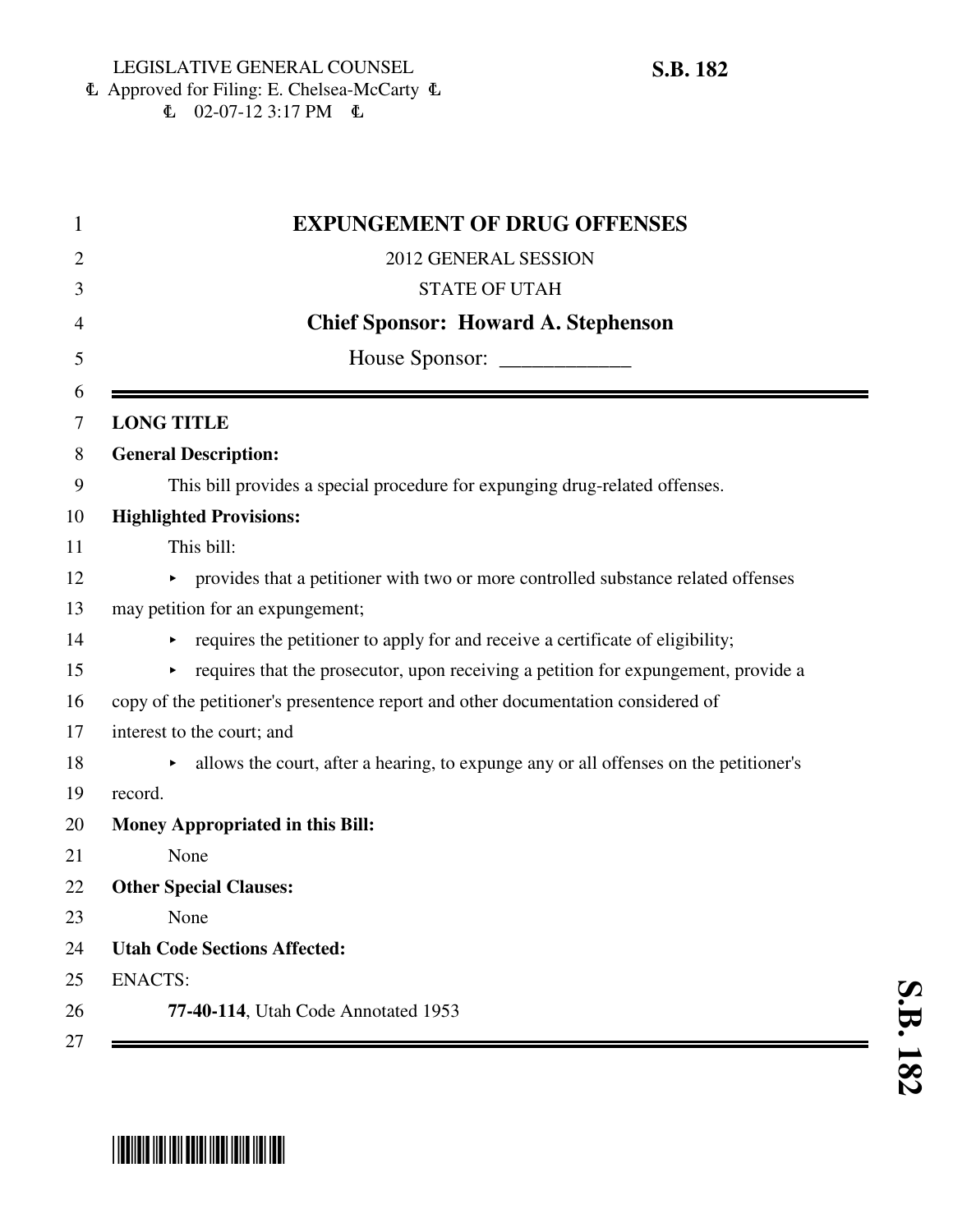| 28 | Be it enacted by the Legislature of the state of Utah:                                            |
|----|---------------------------------------------------------------------------------------------------|
| 29 | Section 1. Section 77-40-114 is enacted to read:                                                  |
| 30 | 77-40-114. Provisions regarding drug offenses.                                                    |
| 31 | (1) This section governs the process for petitioners with two or more controlled                  |
| 32 | substance offenses, but none of the offenses listed in Subsection 77-40-105(2), in their criminal |
| 33 | history.                                                                                          |
| 34 | (2) A petitioner may apply for and receive a certificate of eligibility from the bureau if:       |
| 35 | (a) the petitioner's criminal history contains two or more violations of Title 58, Chapter        |
| 36 | 37, Utah Controlled Substances Act;                                                               |
| 37 | (b) the petitioner's record does not contain any of the offenses listed in Subsection             |
| 38 | $77-40-105(2);$                                                                                   |
| 39 | (c) the petitioner has completed all rehabilitation and paid all restitution ordered by the       |
| 40 | court;                                                                                            |
| 41 | (d) at least five years have elapsed since the petitioner was convicted or released from          |
| 42 | incarceration, parole, or probation, whichever occurred last; and                                 |
| 43 | (e) the petitioner pays all fees associated with applying for and receiving a certificate of      |
| 44 | eligibility.                                                                                      |
| 45 | (3) The petitioner shall file a petition for expungement and the certificate of eligibility       |
| 46 | in the district court where the petitioner resides.                                               |
| 47 | (4) The petitioner shall deliver a copy of the petition to the prosecutor's office that           |
| 48 | prosecuted the last offense in the petitioner's criminal history.                                 |
| 49 | (5) The prosecutor's office:                                                                      |
| 50 | (a) shall provide to the court the presentence report and any other documentation the             |
| 51 | office determines necessary; and                                                                  |
| 52 | (b) may file an objection or recommendation regarding the expungement.                            |
| 53 | (6) The court shall:                                                                              |
| 54 | (a) review the petition, certificate of eligibility, petitioner's criminal history,               |
| 55 | presentence report, and any other documents received pertaining to the petition for               |
| 56 | expungement; and                                                                                  |
| 57 | (b) hold a hearing in which it may receive testimony from:                                        |
| 58 | (i) the petitioner;                                                                               |